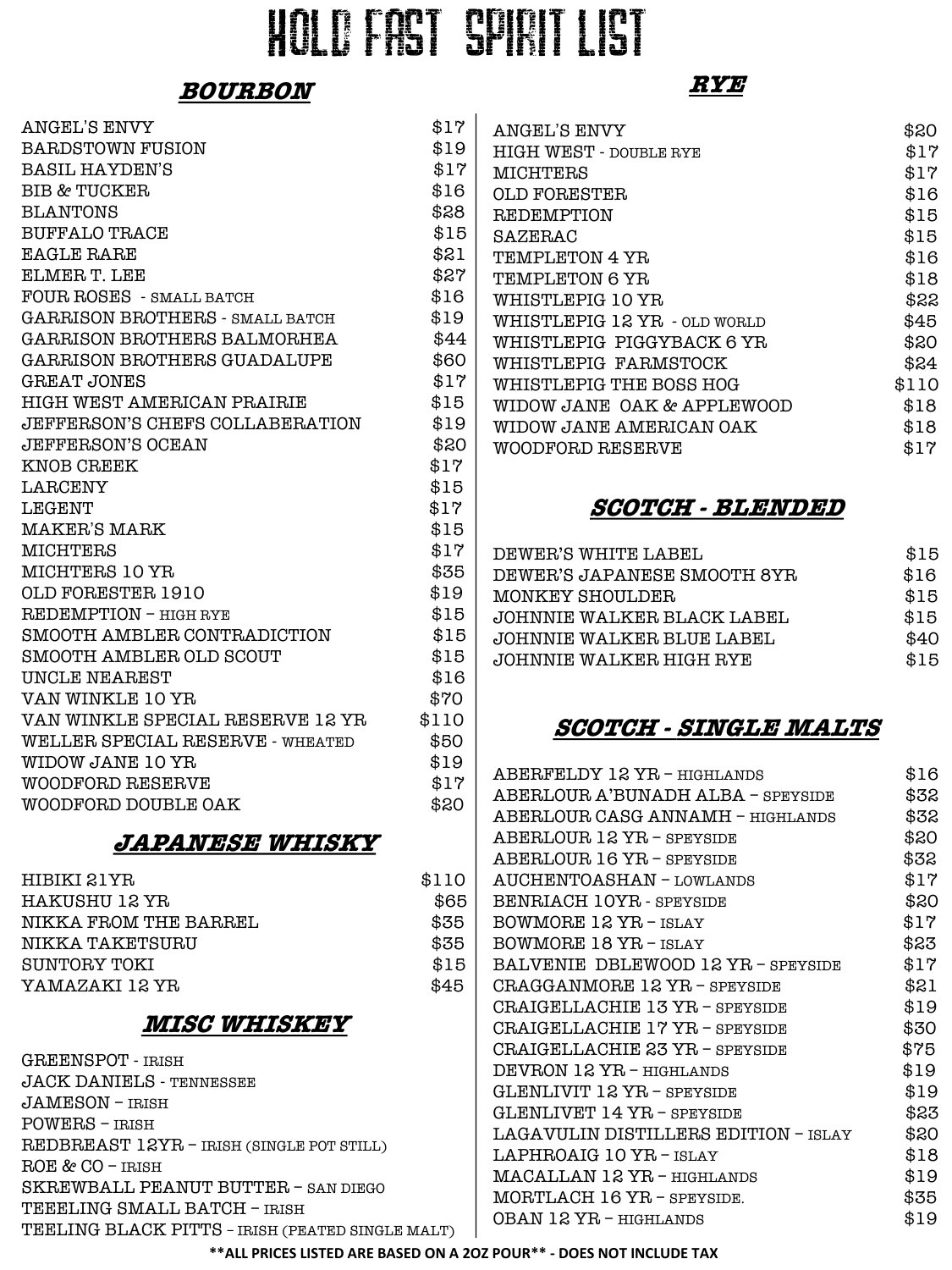# HOLD FAST SPIRIT LIST

#### **MEZCAL**

#### **TEQUILA**

| BRUXO JOVEN X - ESPADIN - 40% \$15               |      | 123 ORGANIC BLANCO (UNO)        | \$16 |
|--------------------------------------------------|------|---------------------------------|------|
| BRUXO NO. 4 - CUISHE, ESPADIN, BARRIL - 46% \$20 |      | 123 ORGANIC REPOSADO (DOS)      | \$18 |
| CLASE AZUL GUERRERO - PAPALOTE 42%.              | \$75 | 123 ORGANIC AÑEJO (TRES)        | \$20 |
| DEL MAGUEY ARROQUEÑO - 49%                       | \$35 | ALTOS PLATA                     | \$15 |
| DEL MAGUEY CHICHICAPA - ESPADIN - 48%            | \$27 | ALTOS REPOSADO                  | \$16 |
| DEL MAGUEY LAS MILPAS - ESPADIN - 46%            | \$27 | CABO WABO BLANCO                | \$15 |
| DEL MAGUEY MADRECUIXE - 47%.                     | \$35 | CASAMIGOS BLANCO                | \$18 |
| DEL MAGUEY PECHUGA - 49%.                        | \$60 | CASAMIGOS REPOSADO              | \$19 |
| DEL MGY SAN LUIS DEL RIO - ESPADIN - 47% \$27    |      | CORRELEJO REPOSADO              | \$18 |
| DEL MGY SANTO DOMINGO – ESPADIN – 48%            | \$27 | EL TESORO REPOSADO              | \$18 |
| DEL MAGUEY TOBALA - 45%.                         | \$35 | ESPANITA REPOSADO               | \$16 |
| DEL MAGUEY TOBAZICHE - 47%.                      | \$35 | ESPOLON BLANCO                  | \$15 |
| DEL MAGUEY WILD JABALI - 47%                     | \$35 | HERRADURA BLANCO                | \$16 |
| DEL MAGUEY WILD PAPALOME - 45%                   | \$35 | HORNITOS PLATA                  | \$15 |
| DEL MAGUEY VIDA - ESPADIN - 42%                  | \$15 | HORNITOS BLACK BARREL           | \$17 |
| DEL MGY VIDA DE MUERTOS - ESPADIN - 45% \$15     |      | MAESTRO DOBEL DIAMANTE REPOSADO | \$18 |
| DOS HOMBRES - ESPADIN - 42%                      | \$18 | PATRON SILVER.                  | \$16 |
| EL SILENCIO – ESPADIN 43%                        | \$15 | PATRON REPOSADO                 | \$19 |
| ILEGAL JOVEN – ESPADIN - 40%                     | \$15 | PATRON ANEJO - SHERRY CASK AGED | \$23 |
| MONTELOBOS - ESPADIN - 43%                       | \$15 | TEQUILA OCHO REPOSADO           | \$18 |
| MONTELOBOS - TOBALA - 43.2%                      | \$35 | TEREMANA BLANCO                 | \$16 |
| PIERDE ALMAS – ESPADIN – 49%                     | \$18 | TEREMANA REPOSADO               | \$18 |
| ROSALUNA - ESPADIN - 40%                         | \$15 | TRES GENERACIONES' REPOSADO     | \$18 |
|                                                  |      | TRES GENERACIONES' ANEJO        | \$20 |

#### **TEQUILA - PREMIUM**

| <b>KOMOS</b> | AVION RESERVA 44 EXTRA ANEJO<br>CASA DRAGONES.<br>CLASE AZUL REPOSADO<br>DON JULIO 1942<br>EL TESORO PARADISO<br>PATRON EXTRA ANEJO | \$44<br>\$30<br>\$45<br>\$46<br>\$42<br>\$35<br>\$33 |
|--------------|-------------------------------------------------------------------------------------------------------------------------------------|------------------------------------------------------|
|              |                                                                                                                                     |                                                      |